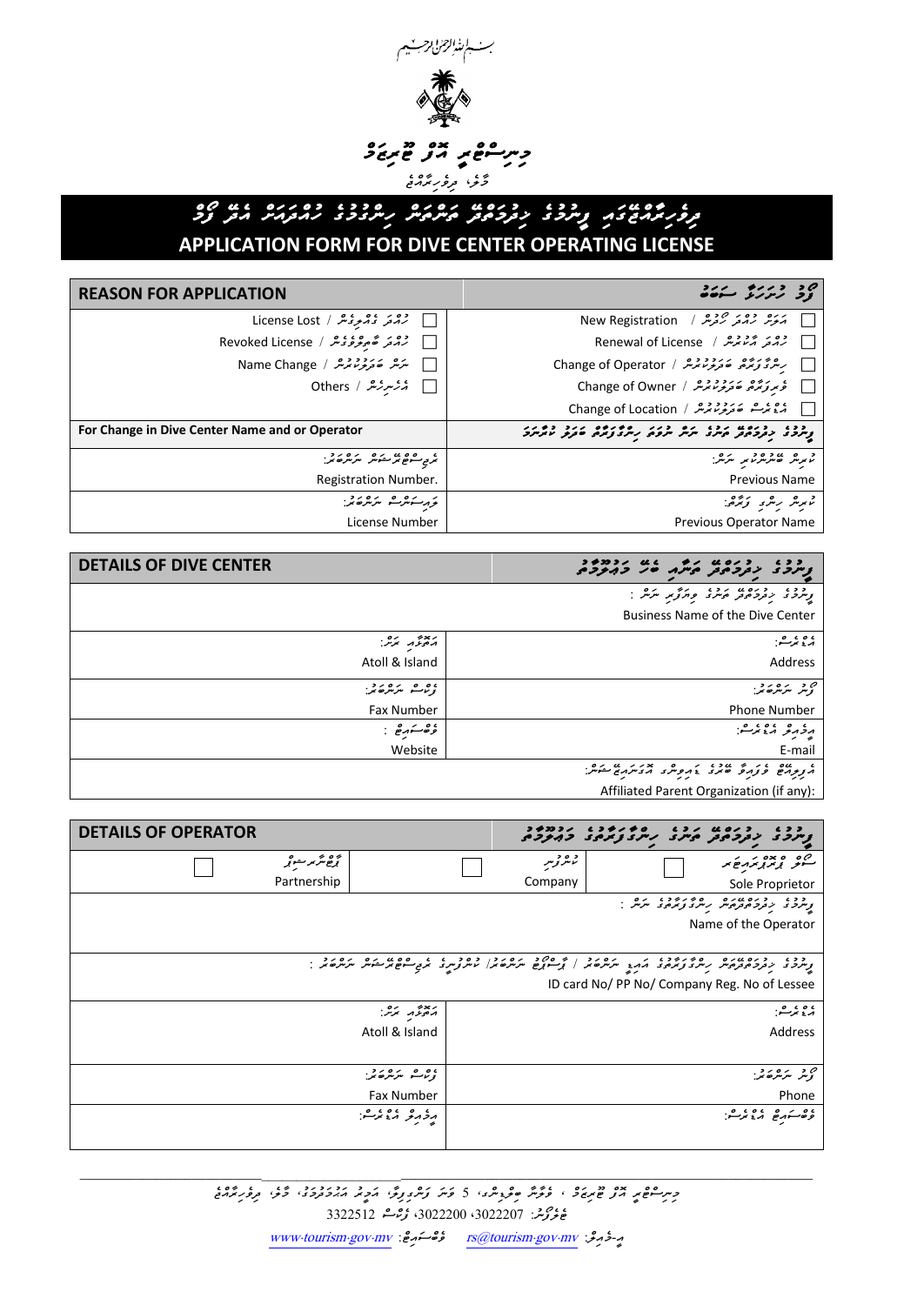| Website                                                                                   | E-mail                        |
|-------------------------------------------------------------------------------------------|-------------------------------|
|                                                                                           |                               |
| د دو، دره مه رو، مه دو، دوه دوه د                                                         | <b>DETAILS OF BASE LEADER</b> |
| ر مان استفاده می برد برد استفاده استفاده استفاده استفاده استفاده باشد با<br>Name          |                               |
| <br>۲- برونمری مرمد مرکز ۲۰۰۵ / مجرح برخور در ۲۰۰۵ ز<br>ID card No/ PP No. of Base Leader |                               |
| ڪو پر رايج اندي پر مرڪ <i>ي جي</i><br>Certificate/Card No.                                | Certificate/Card Issued Date  |
|                                                                                           |                               |

| ص پر مرکز کار دی.<br>توسر مرکز کار | ړ د په دغه نړ شو: |
|------------------------------------|-------------------|
|                                    | E-mail            |

| ەۋتى                                                                                                                                                      | <b>DETAILS OF OWNER/LESSEE</b>                                                                                       |
|-----------------------------------------------------------------------------------------------------------------------------------------------------------|----------------------------------------------------------------------------------------------------------------------|
| PIJAI SPYJIA                                                                                                                                              |                                                                                                                      |
| ۇ برىزدە بىر شەر<br>و ء<br>حو د                                                                                                                           |                                                                                                                      |
| Name of the Lessee/ Owner                                                                                                                                 |                                                                                                                      |
| د ، ، د د د ، د د ، سره د د ا و مرد د د د د د د ، ، ، د م ه سندس سره د د .<br>مود و بر زیرمرد از دید اسره بر از پرسوزی سرسره براس سرج سوم سندس سرسره بر : |                                                                                                                      |
| Owner ID card No./ PP No./ Company Reg. No. of Lessee                                                                                                     |                                                                                                                      |
| ، ه ، مر م<br>مربع نر م                                                                                                                                   | 4x<br>بعدي بره.                                                                                                      |
| Address                                                                                                                                                   | Atoll & Island                                                                                                       |
|                                                                                                                                                           |                                                                                                                      |
|                                                                                                                                                           |                                                                                                                      |
| ەيە بەر ئەھەتمە:                                                                                                                                          | ، ە مەسىر بىر ھەير.<br>ئى <sup>رىس</sup> ئىر بىر ھەير:                                                               |
| Phone                                                                                                                                                     | <b>Fax Number</b>                                                                                                    |
| و دد ، د ده په ده ده ده د ده د ورود و په ده ورد کرد.<br>ویردد د دردمد مرس بر دربردیر کرد در در دیگردیره ویژگیرد:                                          | ر دو، دره مه ده ده ده دره در در در ده ده دوه دره گریزد:<br>رسرد در دوه در مهر مامار در در در در در دوم در در ده کردن |
| Dive Facility Land Lease Agreement Start date:                                                                                                            | Dive Facility Land Lease Agreement Expiry date:                                                                      |
|                                                                                                                                                           |                                                                                                                      |

## موقع <del>م</del>حمد المستخدمات المستخدمات المستخدمات المستخدمات المستخدمات المستخدمات المستخدمات المستخدمات المستخدمات المستخدمات المستخدمات المستخدمات المستخدمات المستخدمات المستخدمات المستخدمات المستخدمات المستخدمات المستخدما

حزوی دیر حزمی دو ۶۰۰ متر ۶۰۶ متر ۶۰۰ متر متر دور در ۱۶۶۰ متر مترکز مترکز مترکز متر در ۱۳۶۰ متر متر مترکز مترکز متر<br>در ۱۳۶۷ متر ۱۳۶۶ متر داد وولومو مترکز مترکز دور دوره در ۱۳۶۷ متر ۱۳۶۵ مترم ۱۳۶۸ مترم ۲۵۰ متر ۲۵۰ متر ۱۳۶۰ *ހުރުމަތްތެރިކޮށް ހިތުމަށް އަޅުގަ ނޑު އިޤްރާރުވަމެވ.ެ އަދި މިފޯމުގައި ދީފައިވާ މަޢުލޫމާތަކީ ސައްޙަ މަޢުލޫމާތު ނޫންކަން ސާބިތުވެއްޖެނަމަ ފީނުމާއި ފީނުމުގެ ޚިދުމަތްދިނުމަށް ދޫކޮށްފައިވާ ހުއްދަ ބާތިލްކުރުމާމެދު ޢިއުތިރާޒެއްނެތް ކަމަށް އެއްބަސްވެ ސޮއިކުރަމެވ.ެ*

I hereby declare that the information given in this application is true and correct. And I have read the Recreational Diving Regulation of the Maldives and agree to abide by the terms and conditions stated in the Regulation. Furthermore, if the information given in this form is proven false at any time, I understand that the Dive Center operating license will be cancelled.

| متعهر المسوقمة:                                                                                                                                                                                                                                                                                                                                                                                                  | ىئرىش:                                                                                              |
|------------------------------------------------------------------------------------------------------------------------------------------------------------------------------------------------------------------------------------------------------------------------------------------------------------------------------------------------------------------------------------------------------------------|-----------------------------------------------------------------------------------------------------|
| Sign & Stamp                                                                                                                                                                                                                                                                                                                                                                                                     | Name                                                                                                |
|                                                                                                                                                                                                                                                                                                                                                                                                                  | خ تو ژ                                                                                              |
|                                                                                                                                                                                                                                                                                                                                                                                                                  | Designation                                                                                         |
|                                                                                                                                                                                                                                                                                                                                                                                                                  | ەمجىرىز                                                                                             |
|                                                                                                                                                                                                                                                                                                                                                                                                                  | Date                                                                                                |
|                                                                                                                                                                                                                                                                                                                                                                                                                  | د یں پر مرکز د<br>پر کر سرکس سر                                                                     |
|                                                                                                                                                                                                                                                                                                                                                                                                                  | <b>Contact Number</b>                                                                               |
|                                                                                                                                                                                                                                                                                                                                                                                                                  | الرفع: كإراشيرات وقاترة الإولادة الروكم فارتزعتكم أرادود فاقتحت تروك بالرائر والا المرتكان والرقاق. |
| Note: Application must be submitted at least (4) weeks prior to license expiry or commencement of operation<br>كرديرة ويؤودنا ويتحكمون يتدود يرومهمدو بترجوه بمستنفا لاودعاب كردير يروبا الترفالا بيبيانهم والمنتف<br><i>בגרפה נקידב ירד קראה שקר התעיתה.</i><br>After verifying information provided in this form, our team will contact the number given in the form to arrange inspection of the Dive Center. |                                                                                                     |
| Incomplete forms will be returned.                                                                                                                                                                                                                                                                                                                                                                               |                                                                                                     |

*މިނިސްޓްރީ އޮފް ޓޫރިޒަމ*،*ް ވެލާނާގ*،*ެ* 5 *ވަނަ ފަންގިފިލ،ާ އަމީރު އަހުމަދު މަގ،ު މާލ،ެ ދިވެހިރާއްޖެ* **غ** مِحرِكْثِرْ 2072 200°، 3022 200 ،3022 207 332 332 *އ-ީމެއިލ:ް [mv.gov.tourism@rs](mailto:rs@tourism.gov.mv) ވެބްސައިޓ:ް [mv.gov.tourism.www](http://www.tourism.gov.mv/)*

2